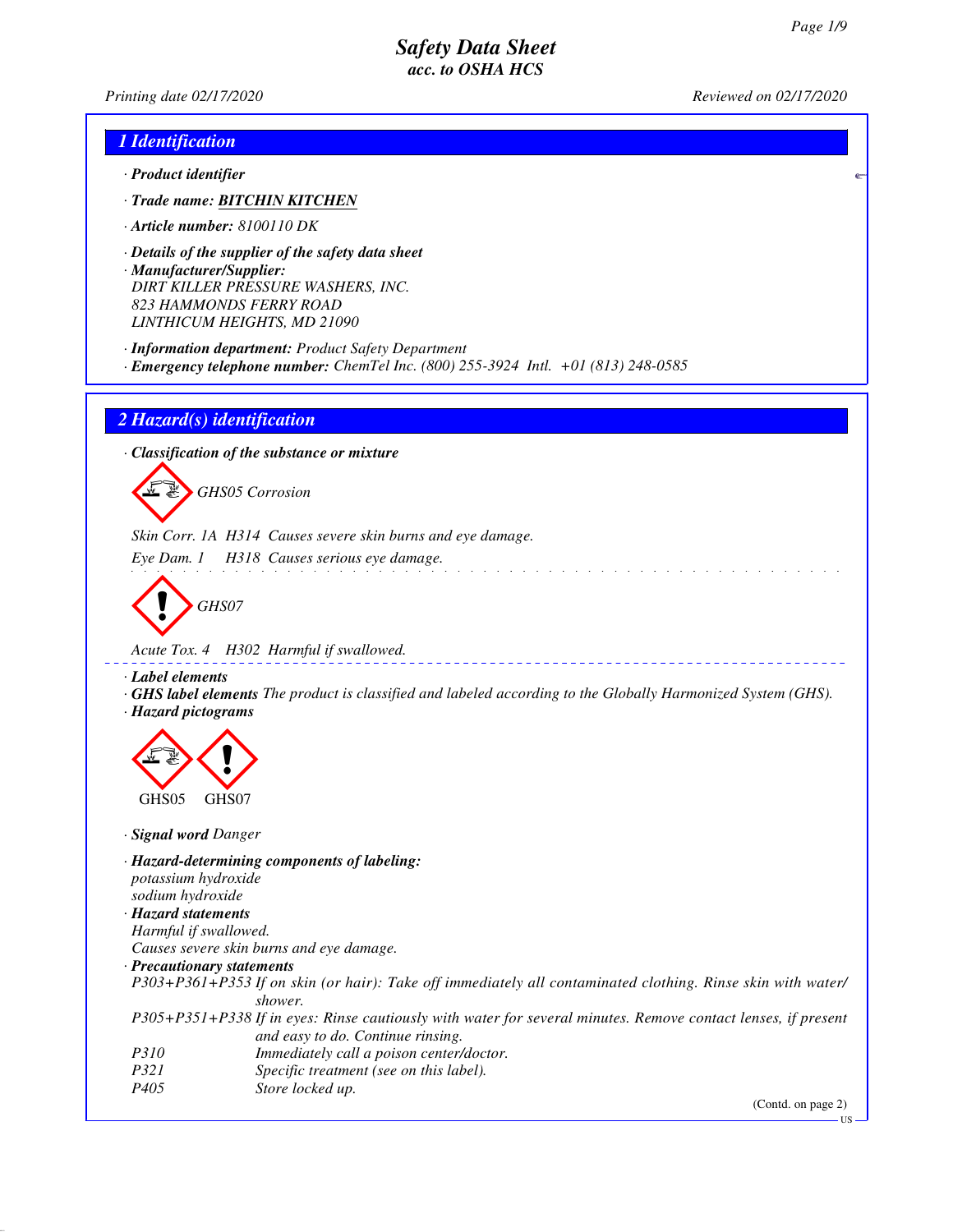*Printing date 02/17/2020 Reviewed on 02/17/2020*

### *Trade name: BITCHIN KITCHEN*



*· Description: Mixture of the substances listed below with nonhazardous additions.*

#### *· Dangerous components:*

*1310-58-3 potassium hydroxide >25-*≤*50%*

*1310-73-2 sodium hydroxide* ≤*2.5%*

## *4 First-aid measures*

#### *· Description of first aid measures*

*· General information:*

*Immediately remove any clothing soiled by the product.*

*Symptoms of poisoning may even occur after several hours; therefore medical observation for at least 48 hours after the accident.*

- *· After inhalation: In case of unconsciousness place patient stably in side position for transportation.*
- *· After skin contact: Immediately wash with water and soap and rinse thoroughly.*
- *· After eye contact: Rinse opened eye for several minutes under running water. Then consult a doctor.*
- *· After swallowing:*

*Immediately call a doctor.*

*Drink copious amounts of water and provide fresh air. Immediately call a doctor.*

- *· Information for doctor:*
- *· Most important symptoms and effects, both acute and delayed No further relevant information available.*
- *· Indication of any immediate medical attention and special treatment needed*

*No further relevant information available.*

### *5 Fire-fighting measures*

*· Extinguishing media*

*· Suitable extinguishing agents: Use fire fighting measures that suit the environment.*

(Contd. on page 3)

**HS**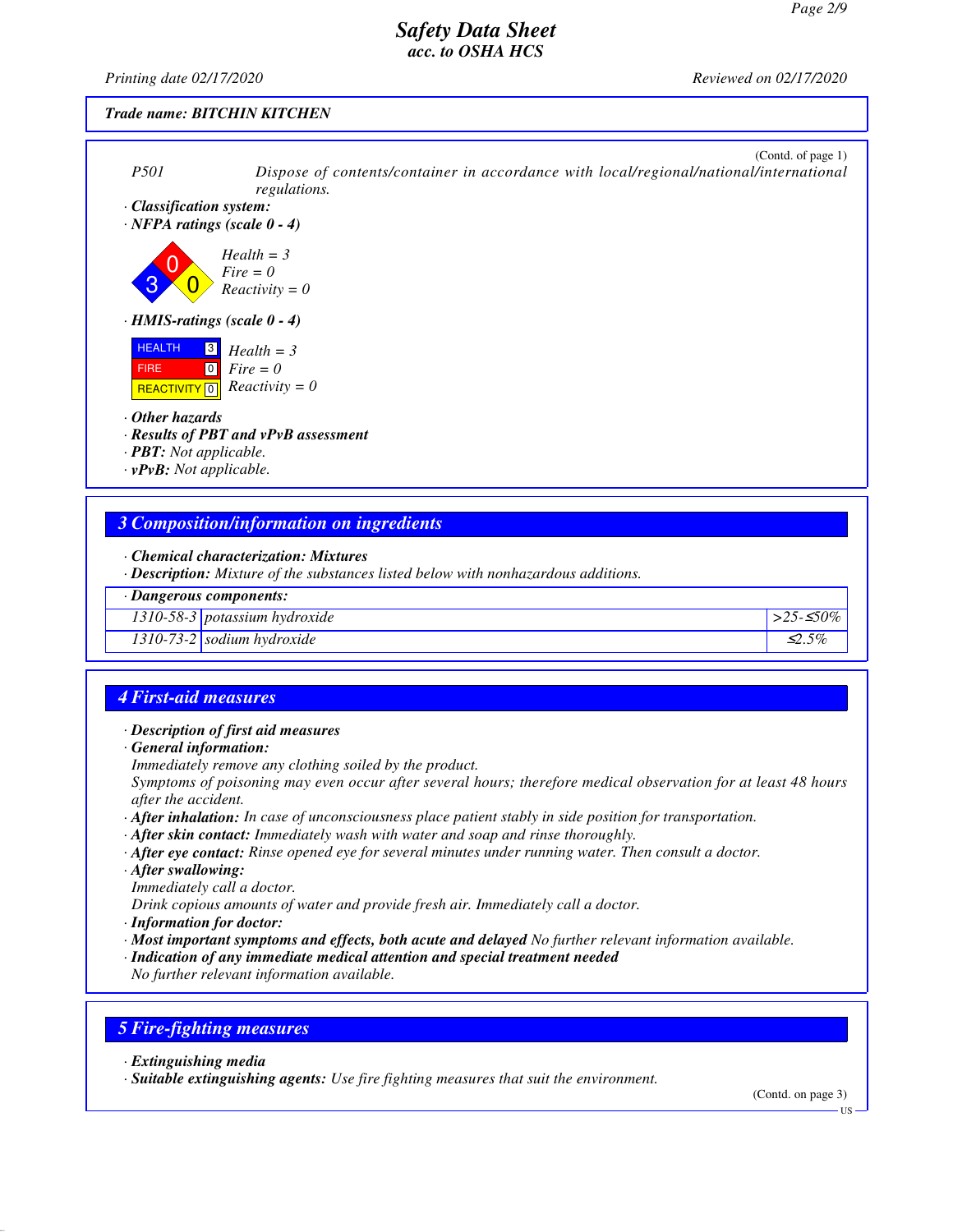*Printing date 02/17/2020 Reviewed on 02/17/2020*

### *Trade name: BITCHIN KITCHEN*

*· Special hazards arising from the substance or mixture During heating or in case of fire poisonous gases are produced.*

*· Advice for firefighters*

*· Protective equipment: Mouth respiratory protective device.*

## *6 Accidental release measures*

*· Personal precautions, protective equipment and emergency procedures Mount respiratory protective device.*

*Wear protective equipment. Keep unprotected persons away.*

*· Environmental precautions: No special measures required.*

## *· Methods and material for containment and cleaning up:*

*Absorb with liquid-binding material (sand, diatomite, acid binders, universal binders, sawdust). Use neutralizing agent.*

*Dispose contaminated material as waste according to item 13.*

*Ensure adequate ventilation.*

*· Reference to other sections See Section 7 for information on safe handling. See Section 8 for information on personal protection equipment. See Section 13 for disposal information.*

### *7 Handling and storage*

*· Handling:*

*· Precautions for safe handling Ensure good ventilation/exhaustion at the workplace. Prevent formation of aerosols.*

*· Information about protection against explosions and fires: Keep respiratory protective device available.*

*· Conditions for safe storage, including any incompatibilities*

*· Storage:*

- *· Requirements to be met by storerooms and receptacles: No special requirements.*
- *· Information about storage in one common storage facility: Not required.*
- *· Further information about storage conditions: Keep receptacle tightly sealed.*
- *· Specific end use(s) No further relevant information available.*

#### *8 Exposure controls/personal protection*

*· Additional information about design of technical systems: No further data; see item 7.*

*· Control parameters*

*· Components with limit values that require monitoring at the workplace:*

*1310-58-3 potassium hydroxide*

*REL Ceiling limit value: 2 mg/m³*

*TLV Ceiling limit value: 2 mg/m³*

## *1310-73-2 sodium hydroxide*

*PEL Long-term value: 2 mg/m³*

*REL Ceiling limit value: 2 mg/m³*

*TLV Ceiling limit value: 2 mg/m³*

*· Additional information: The lists that were valid during the creation were used as basis.*

(Contd. on page 4)

(Contd. of page 2)

**US**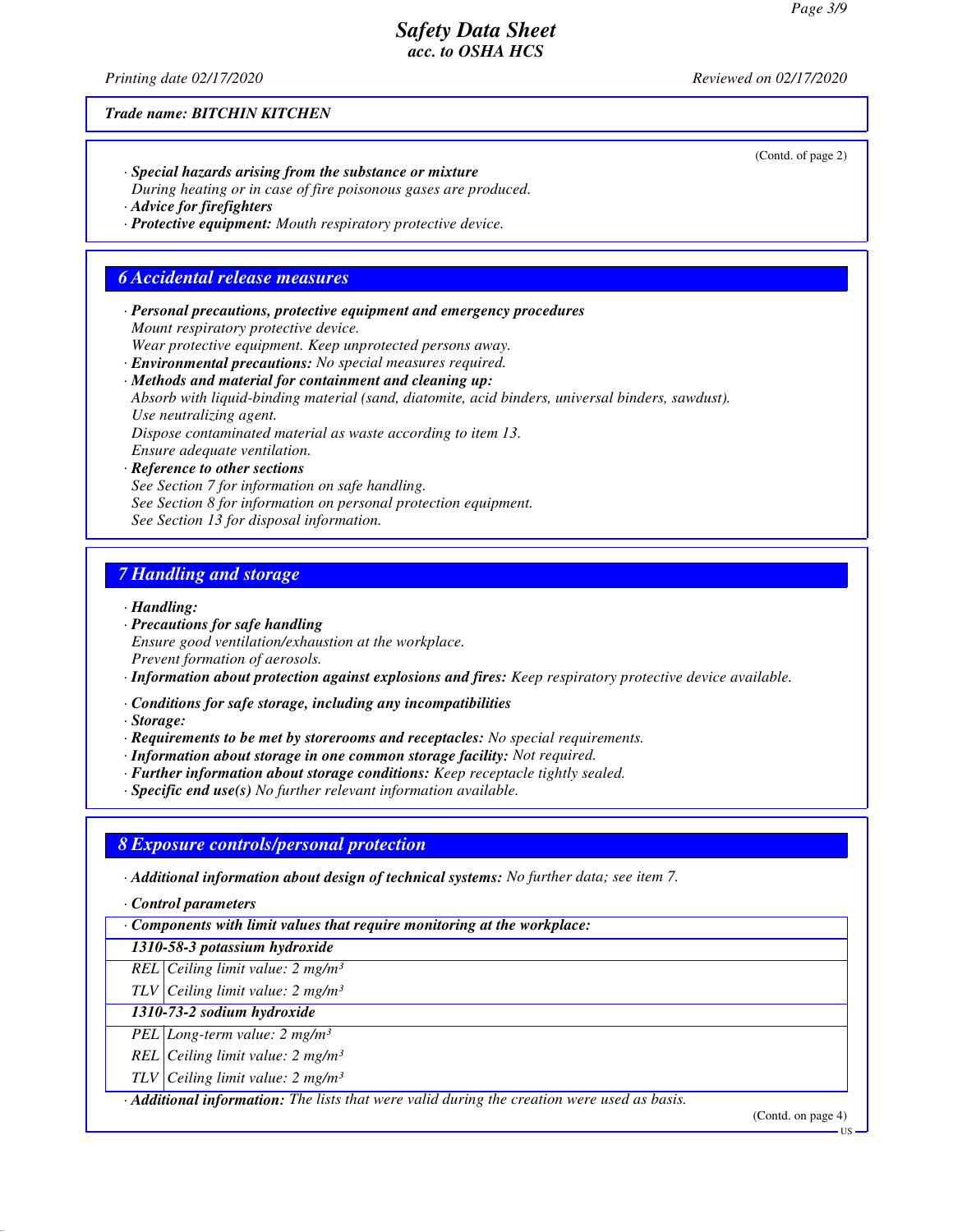*Printing date 02/17/2020 Reviewed on 02/17/2020*

*· Exposure controls*

### *Trade name: BITCHIN KITCHEN*

(Contd. of page 3)

US

*· Personal protective equipment: · General protective and hygienic measures: Keep away from foodstuffs, beverages and feed. Immediately remove all soiled and contaminated clothing. Wash hands before breaks and at the end of work. Avoid contact with the eyes.*

*Avoid contact with the eyes and skin.*

*· Breathing equipment:*

*In case of brief exposure or low pollution use respiratory filter device. In case of intensive or longer exposure use respiratory protective device that is independent of circulating air.*

*· Protection of hands:*



\_S*Protective gloves*

*The glove material has to be impermeable and resistant to the product/ the substance/ the preparation. Due to missing tests no recommendation to the glove material can be given for the product/ the preparation/ the chemical mixture.*

*Selection of the glove material on consideration of the penetration times, rates of diffusion and the degradation · Material of gloves*

*The selection of the suitable gloves does not only depend on the material, but also on further marks of quality and varies from manufacturer to manufacturer. As the product is a preparation of several substances, the resistance of the glove material can not be calculated in advance and has therefore to be checked prior to the application.*

*· Penetration time of glove material*

*The exact break through time has to be found out by the manufacturer of the protective gloves and has to be observed.*

*· Eye protection:*



\_R*Tightly sealed goggles*

| · Information on basic physical and chemical properties |                                    |  |
|---------------------------------------------------------|------------------------------------|--|
| <b>General Information</b>                              |                                    |  |
| $\cdot$ Appearance:                                     |                                    |  |
| Form:                                                   | Fluid                              |  |
| Color:                                                  | According to product specification |  |
| $\cdot$ Odor:                                           | Characteristic                     |  |
| Odor threshold:                                         | Not determined.                    |  |
| $\cdot$ pH-value:                                       | Not determined.                    |  |
| $\cdot$ Change in condition                             |                                    |  |
| <b>Melting point/Melting range:</b>                     | Undetermined.                      |  |
| <b>Boiling point/Boiling range:</b>                     | 100 °C (212 °F)                    |  |
| · Flash point:                                          | Not applicable.                    |  |
| · Flammability (solid, gaseous):                        | Not applicable.                    |  |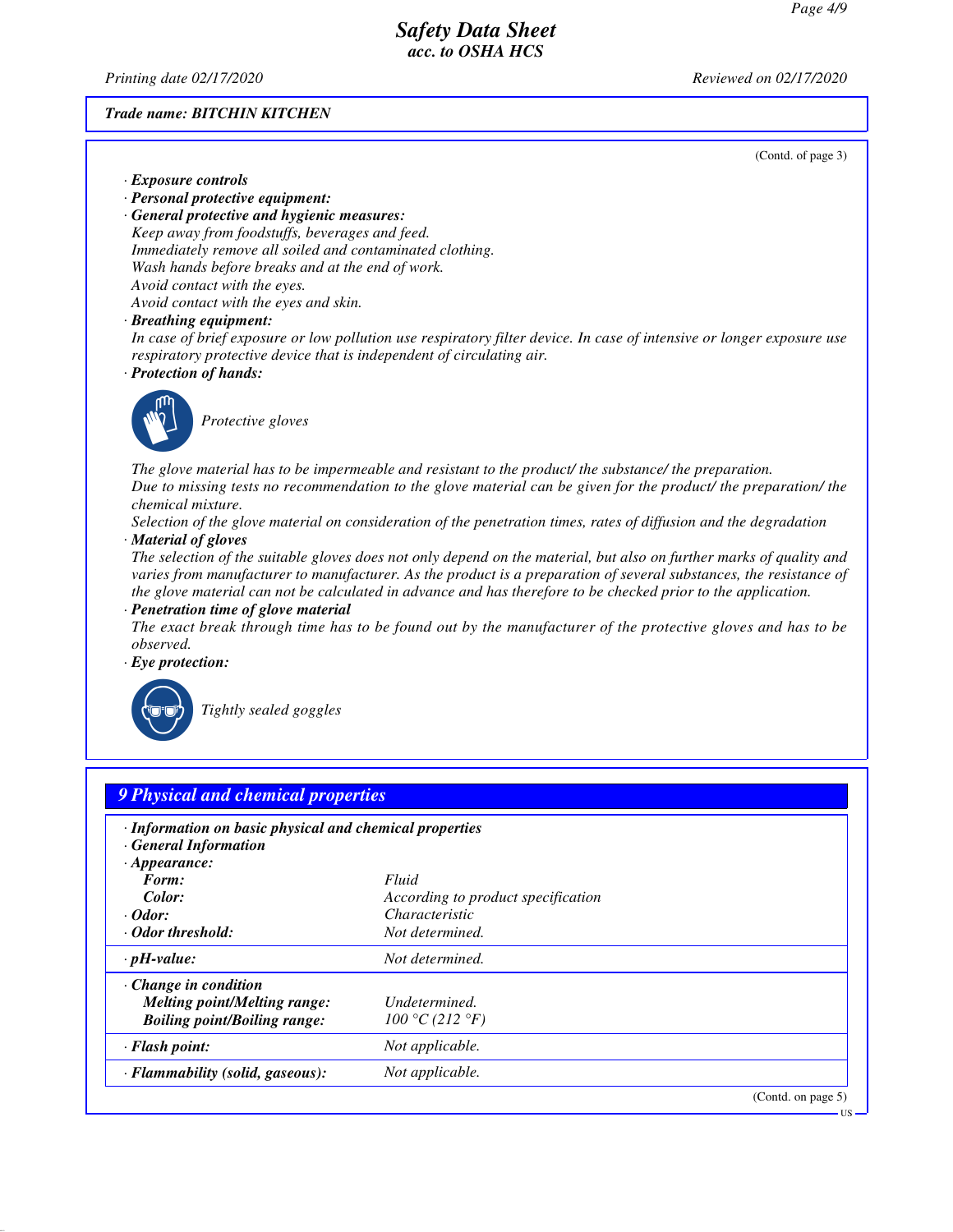*Printing date 02/17/2020 Reviewed on 02/17/2020*

#### *Trade name: BITCHIN KITCHEN*

|                                                            | (Contd. of page 4)                            |  |
|------------------------------------------------------------|-----------------------------------------------|--|
| · Decomposition temperature:                               | Not determined.                               |  |
| $\cdot$ Auto igniting:                                     | Product is not selfigniting.                  |  |
| · Danger of explosion:                                     | Product does not present an explosion hazard. |  |
| <b>Explosion limits:</b>                                   |                                               |  |
| Lower:                                                     | Not determined.                               |  |
| <b>Upper:</b>                                              | Not determined.                               |  |
| $\cdot$ Vapor pressure at 20 °C (68 °F):                   | 23 hPa $(17.3 \text{ mm Hg})$                 |  |
| $\cdot$ Density:                                           | Not determined.                               |  |
| $\cdot$ Relative density                                   | Not determined.                               |  |
| · Vapor density                                            | Not determined.                               |  |
| $\cdot$ Evaporation rate                                   | Not determined.                               |  |
| · Solubility in / Miscibility with                         |                                               |  |
| Water:                                                     | Not miscible or difficult to mix.             |  |
| · Partition coefficient (n-octanol/water): Not determined. |                                               |  |
| · Viscosity:                                               |                                               |  |
| Dynamic:                                                   | Not determined.                               |  |
| Kinematic:                                                 | Not determined.                               |  |
| · Solvent content:                                         |                                               |  |
| <b>Organic solvents:</b>                                   | $0.9\%$                                       |  |
| Water:                                                     | 65.2%                                         |  |
| <b>VOC</b> content:                                        | $0.85 \%$                                     |  |
|                                                            | 8.5 g/l / 0.07 lb/gal                         |  |
| <b>Solids</b> content:                                     | $33.2\%$                                      |  |
| Other information                                          | No further relevant information available.    |  |

## *10 Stability and reactivity*

*· Reactivity No further relevant information available.*

- *· Chemical stability*
- *· Thermal decomposition / conditions to be avoided: No decomposition if used according to specifications.*
- *· Possibility of hazardous reactions No dangerous reactions known.*
- *· Conditions to avoid No further relevant information available.*
- *· Incompatible materials: No further relevant information available.*
- *· Hazardous decomposition products: No dangerous decomposition products known.*

## *11 Toxicological information*

*· Information on toxicological effects*

*· Acute toxicity:*

*· LD/LC50 values that are relevant for classification:*

*1310-58-3 potassium hydroxide*

*Oral LD50 273 mg/kg (rat)*

*1310-73-2 sodium hydroxide*

*Oral LD50 2,000 mg/kg (rat)*

(Contd. on page 6)

US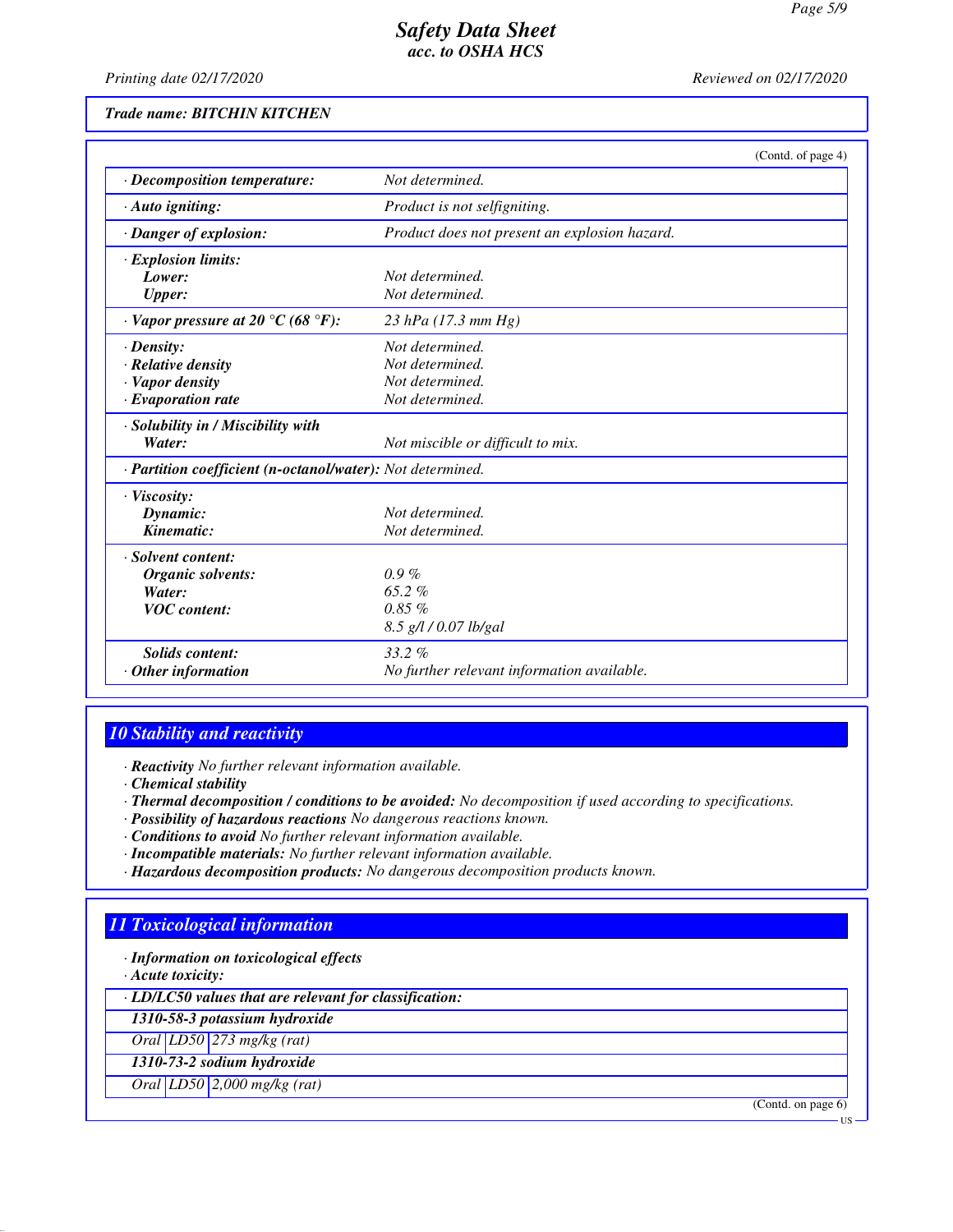*Printing date 02/17/2020 Reviewed on 02/17/2020*

(Contd. of page 5)

#### *Trade name: BITCHIN KITCHEN*

| · Primary irritant effect: |  |
|----------------------------|--|

- *· on the skin: Strong caustic effect on skin and mucous membranes.*
- *· on the eye:*
- *Strong caustic effect.*

*Strong irritant with the danger of severe eye injury.*

- *· Sensitization: No sensitizing effects known.*
- *· Additional toxicological information:*

*The product shows the following dangers according to internally approved calculation methods for preparations: Harmful*

- *Corrosive*
- *Irritant*

*Swallowing will lead to a strong caustic effect on mouth and throat and to the danger of perforation of esophagus and stomach.*

#### *· Carcinogenic categories*

*· IARC (International Agency for Research on Cancer)*

*111-76-2 2-butoxyethanol 3* 

*· NTP (National Toxicology Program)*

*no ingredient above de minimis level is listed*

*· OSHA-Ca (Occupational Safety & Health Administration)*

*None of the ingredients is listed.*

# *12 Ecological information*

*· Toxicity*

- *· Aquatic toxicity: No further relevant information available.*
- *· Persistence and degradability No further relevant information available.*
- *· Behavior in environmental systems:*
- *· Bioaccumulative potential No further relevant information available.*
- *· Mobility in soil No further relevant information available.*
- *· Additional ecological information:*

*· General notes:*

*Water hazard class 1 (Self-assessment): slightly hazardous for water*

*Do not allow undiluted product or large quantities of it to reach ground water, water course or sewage system. Must not reach bodies of water or drainage ditch undiluted or unneutralized.*

- *· Results of PBT and vPvB assessment*
- *· PBT: Not applicable.*
- *· vPvB: Not applicable.*
- *· Other adverse effects No further relevant information available.*

# *13 Disposal considerations*

- *· Waste treatment methods*
- *· Recommendation:*

*Must not be disposed of together with household garbage. Do not allow product to reach sewage system.*

- *· Uncleaned packagings:*
- *· Recommendation: Disposal must be made according to official regulations.*

(Contd. on page 7)

US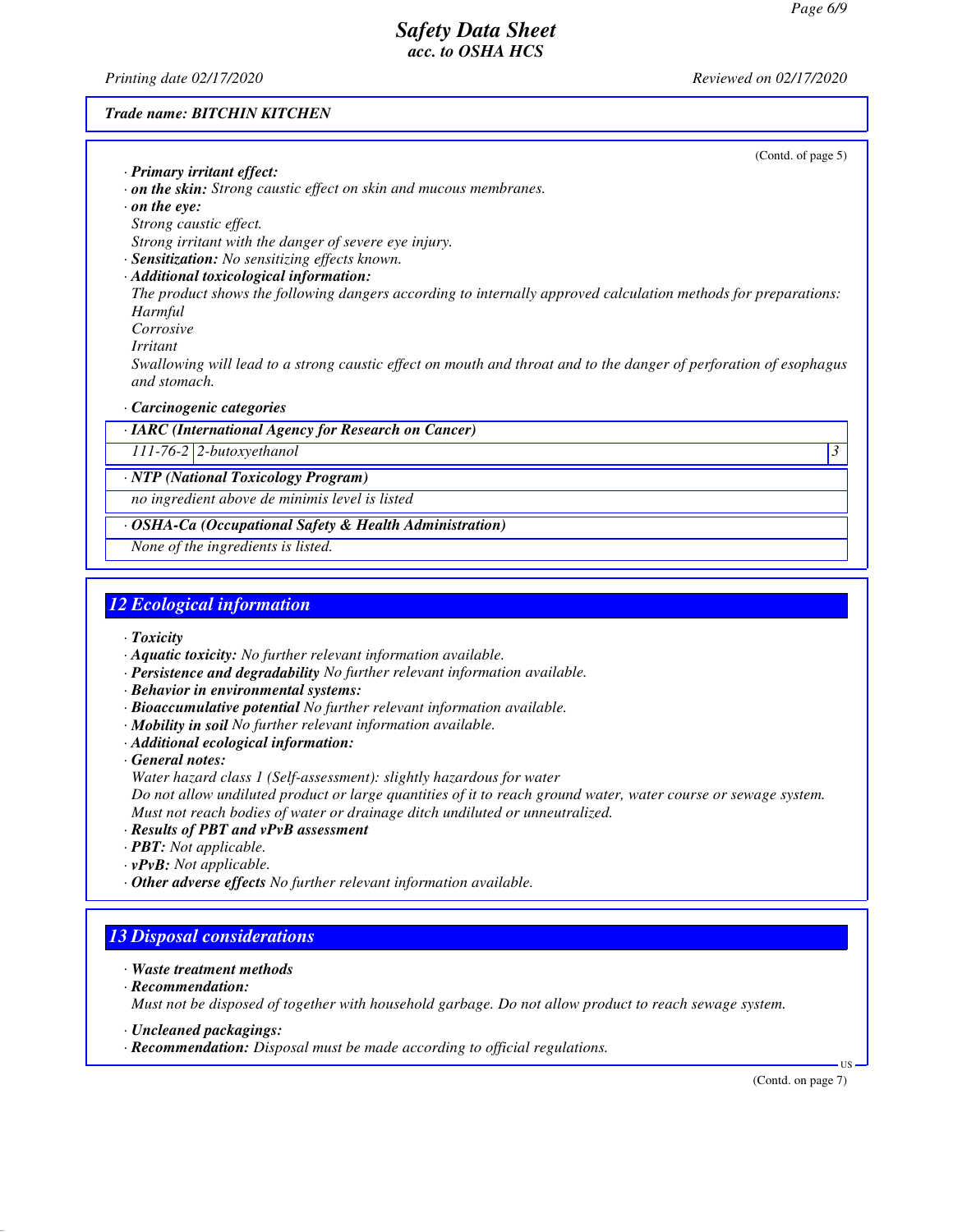*Printing date 02/17/2020 Reviewed on 02/17/2020*

*Trade name: BITCHIN KITCHEN*

(Contd. of page 6)

| $\cdot$ UN-Number                                  |                                                             |  |
|----------------------------------------------------|-------------------------------------------------------------|--|
| · DOT, IMDG, IATA                                  | <b>UN1719</b>                                               |  |
| $\cdot$ UN proper shipping name                    |                                                             |  |
| $\cdot$ DOT                                        | Caustic alkali liquids, n.o.s. (Potassium hydroxide, Sodium |  |
|                                                    | hydroxide)                                                  |  |
| · IMDG, IATA                                       | CAUSTIC ALKALI LIQUID, N.O.S. (POTASSIUM HYDROXIDE,         |  |
|                                                    | <b>SODIUM HYDROXIDE)</b>                                    |  |
| · Transport hazard class(es)                       |                                                             |  |
| $\cdot$ DOT                                        |                                                             |  |
|                                                    |                                                             |  |
|                                                    |                                                             |  |
|                                                    |                                                             |  |
| · Class                                            | 8 Corrosive substances                                      |  |
| · Label                                            | 8                                                           |  |
| ·IMDG, IATA                                        | <u>.</u>                                                    |  |
|                                                    |                                                             |  |
|                                                    |                                                             |  |
|                                                    |                                                             |  |
|                                                    |                                                             |  |
| · Class                                            | 8 Corrosive substances                                      |  |
| · Label                                            | 8                                                           |  |
| · Packing group                                    |                                                             |  |
| · DOT, IMDG, IATA                                  | I                                                           |  |
| · Environmental hazards:                           | Not applicable.                                             |  |
| · Special precautions for user                     |                                                             |  |
| · Danger code (Kemler):                            | 80                                                          |  |
| · EMS Number:                                      | $F-A, S-B$                                                  |  |
| · Segregation groups                               | Alkalis                                                     |  |
| · Stowage Category                                 | A                                                           |  |
| · Segregation Code                                 | SG22 Stow "away from" ammonium salts                        |  |
|                                                    | SG35 Stow "separated from" SGG1-acids                       |  |
| $\cdot$ Transport in bulk according to Annex II of |                                                             |  |
| <b>MARPOL73/78 and the IBC Code</b>                | Not applicable.                                             |  |
| · Transport/Additional information:                |                                                             |  |
| $\cdot$ DOT                                        |                                                             |  |
| · Quantity limitations                             | On passenger aircraft/rail: 1 L                             |  |
|                                                    | On cargo aircraft only: 30 L                                |  |
| · IMDG                                             |                                                             |  |
| $\cdot$ Limited quantities (LQ)                    | 1L                                                          |  |
| $\cdot$ Excepted quantities (EQ)                   | Code: E2                                                    |  |
|                                                    | Maximum net quantity per inner packaging: 30 ml             |  |
|                                                    | Maximum net quantity per outer packaging: 500 ml            |  |
|                                                    | (Contd. on page 8)                                          |  |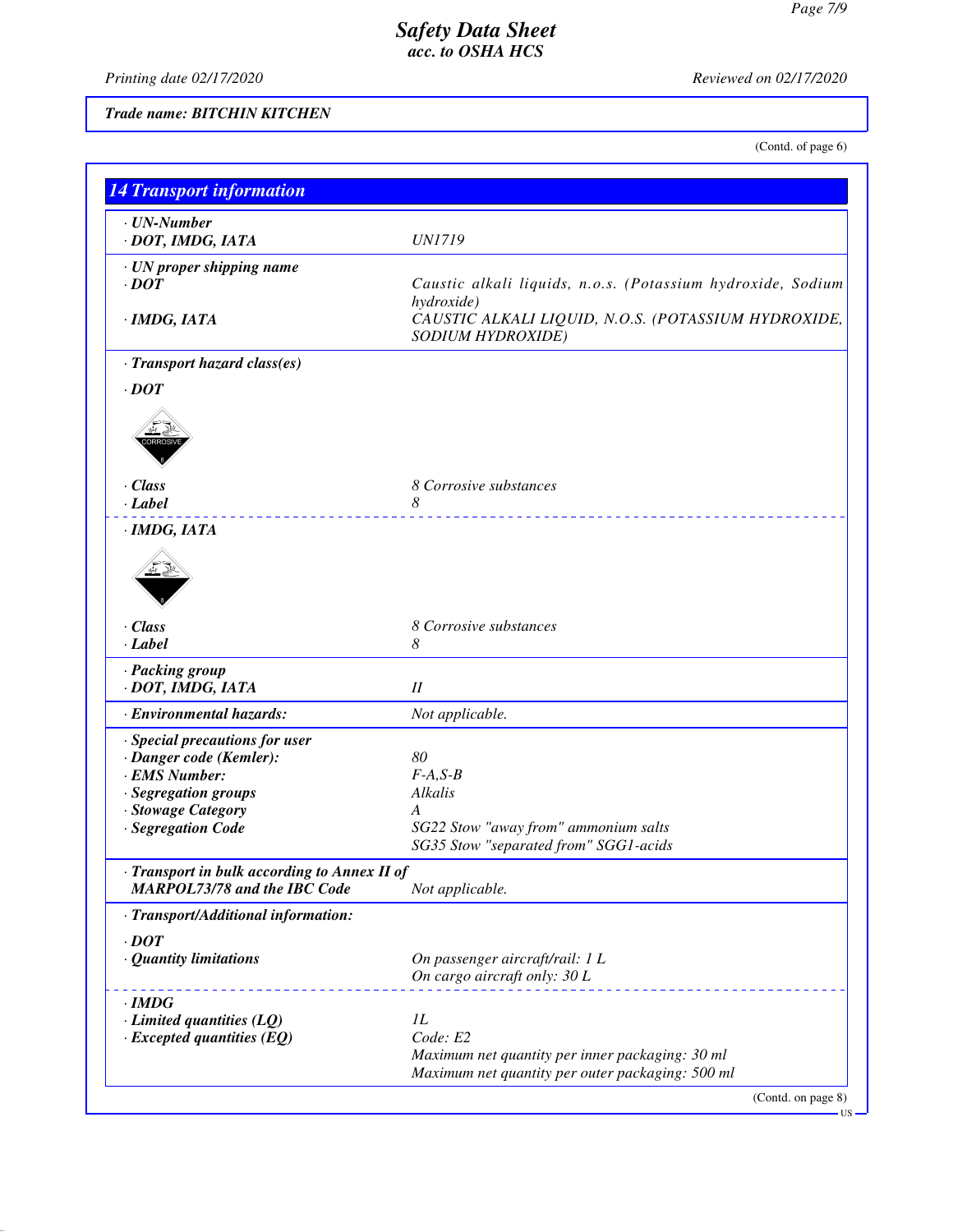*Printing date 02/17/2020 Reviewed on 02/17/2020*

*Trade name: BITCHIN KITCHEN*

(Contd. of page 7)

*· UN "Model Regulation": UN 1719 CAUSTIC ALKALI LIQUID, N.O.S. (POTASSIUM HYDROXIDE, SODIUM HYDROXIDE), 8, II*

# *15 Regulatory information*

*· Safety, health and environmental regulations/legislation specific for the substance or mixture · Sara*

*· Section 355 (extremely hazardous substances):*

*None of the ingredients is listed.*

*· Section 313 (Specific toxic chemical listings):*

*111-76-2 2-butoxyethanol 7758-29-4 pentasodium triphosphate*

*· TSCA (Toxic Substances Control Act):*

*All components have the value ACTIVE.*

*· Hazardous Air Pollutants*

*None of the ingredients is listed.*

*· Proposition 65*

*· Chemicals known to cause cancer:*

*None of the substances are listed*

*· Chemicals known to cause reproductive toxicity for females:*

*None of the ingredients is listed.*

*· Chemicalsknown to cause reproductive toxicity for males.*

*None of the ingredients is listed.*

*· Chemicals known to cause developmental toxicity:*

*None of the ingredients is listed.*

#### *· Carcinogenic categories*

*· EPA (Environmental Protection Agency)*

*111-76-2 2-butoxyethanol NL*

*· TLV (Threshold Limit Value established by ACGIH)*

*111-76-2 2-butoxyethanol A3*

*· NIOSH-Ca (National Institute for Occupational Safety and Health)*

*None of the ingredients is listed.*

*· GHS label elements The product is classified and labeled according to the Globally Harmonized System (GHS). · Hazard pictograms*



*· Signal word Danger*

*· Hazard-determining components of labeling: potassium hydroxide sodium hydroxide*

(Contd. on page 9)